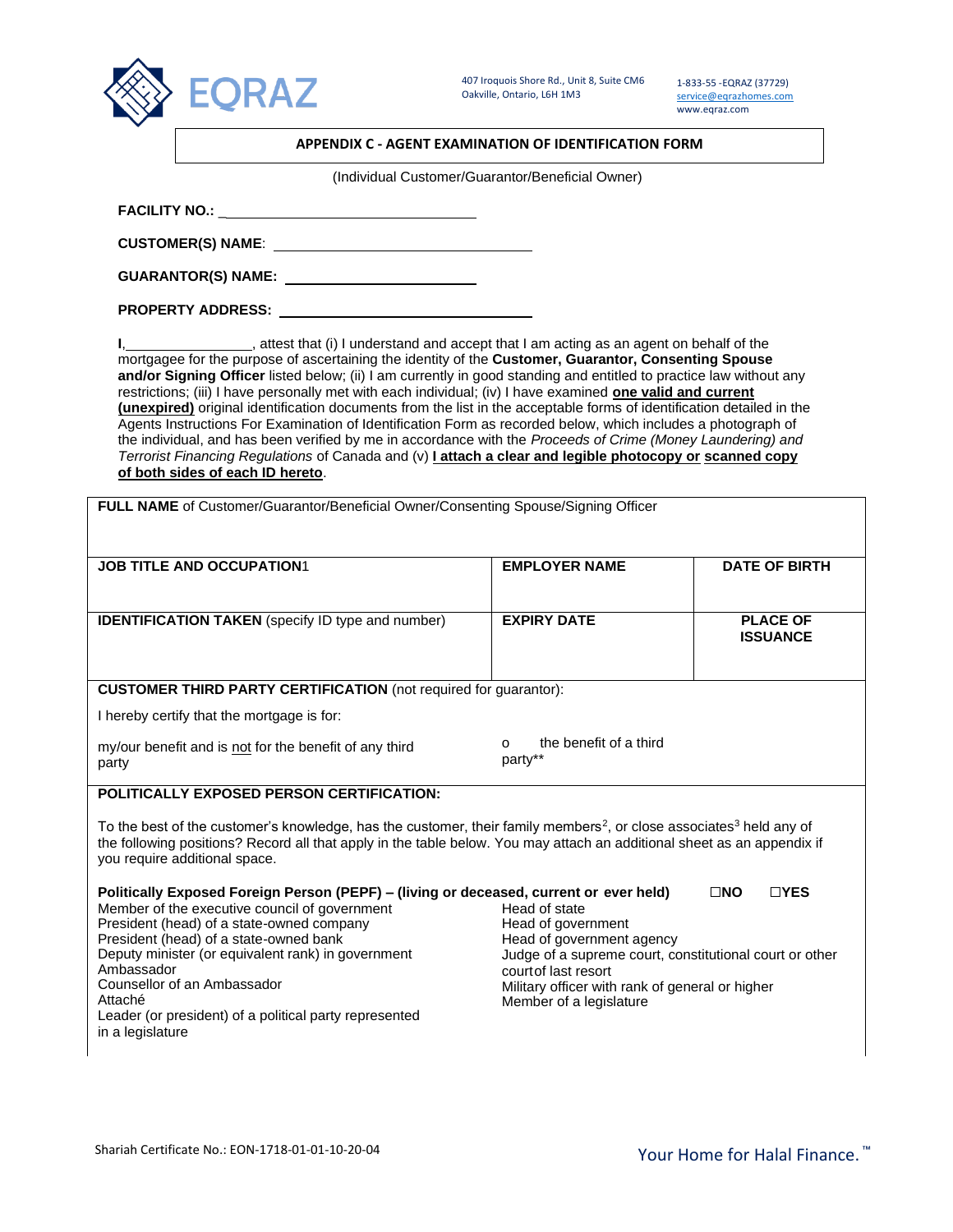

| First name (of PEPF)        | Middle initial              | Last name     | Relationship to customer |
|-----------------------------|-----------------------------|---------------|--------------------------|
| Country where position held | Organization or institution | Position held |                          |

# \**Politically Exposed Domestic Person (PEPD) – (living or deceased, current or held in last 5 years)** ☐**NO** ☐**YES**

| Governor general<br>Lieutenant governor<br>$\bullet$<br>Member of the senate<br>Member of the house of commons<br>Member of the legislature<br>٠<br>Ambassador<br>Counsellor of an ambassador<br>Attaché | Deputy minister (or equivalent rank) in government | ٠<br>٠<br>٠<br>$\bullet$<br>٠ | Military officer with rank of general or higher<br>Head of government agency<br>President of a corporation that is wholly owned<br>directly by the Crown<br>Judge of an appellate court in a province<br>Judge of the federal court of appeal<br>Judge of a supreme court of Canada<br>Leader (or president) of a political party<br>represented in a legislature<br>Mayor |
|----------------------------------------------------------------------------------------------------------------------------------------------------------------------------------------------------------|----------------------------------------------------|-------------------------------|----------------------------------------------------------------------------------------------------------------------------------------------------------------------------------------------------------------------------------------------------------------------------------------------------------------------------------------------------------------------------|
| First name (of PEPD)                                                                                                                                                                                     | Middle initial                                     | Last name                     | Relationship to customer                                                                                                                                                                                                                                                                                                                                                   |
| Country where position held                                                                                                                                                                              | Organization or institution                        | Position held                 |                                                                                                                                                                                                                                                                                                                                                                            |

| Head of an International Organization (HIO) – (currently held)<br>of a formal signed agreement between those governments. Examples of international organizations include, but not limited to:<br>North Atlantic Treaty Organization (NATO)<br>International Monetary Fund (IMF)<br>World Bank Group<br>World Health Organization (WHO) | Organization for Economic Co-Operation and Development (OECD) | $L$ YES<br>IINO.                          | An individual is an HIO if the individual is the head of an international organization or the head of an institution established by an international<br>organization. An international organization is an organization set up by the governments or more than one country and established by means |
|-----------------------------------------------------------------------------------------------------------------------------------------------------------------------------------------------------------------------------------------------------------------------------------------------------------------------------------------|---------------------------------------------------------------|-------------------------------------------|----------------------------------------------------------------------------------------------------------------------------------------------------------------------------------------------------------------------------------------------------------------------------------------------------|
| First name (HIO) if not<br>customer                                                                                                                                                                                                                                                                                                     | Middle initial                                                | Last name                                 | Relationship to customer                                                                                                                                                                                                                                                                           |
| Country where position<br>held                                                                                                                                                                                                                                                                                                          |                                                               | Organization or institution Position held |                                                                                                                                                                                                                                                                                                    |
| <b>CUSTOMER SIGNATURE:</b>                                                                                                                                                                                                                                                                                                              |                                                               |                                           |                                                                                                                                                                                                                                                                                                    |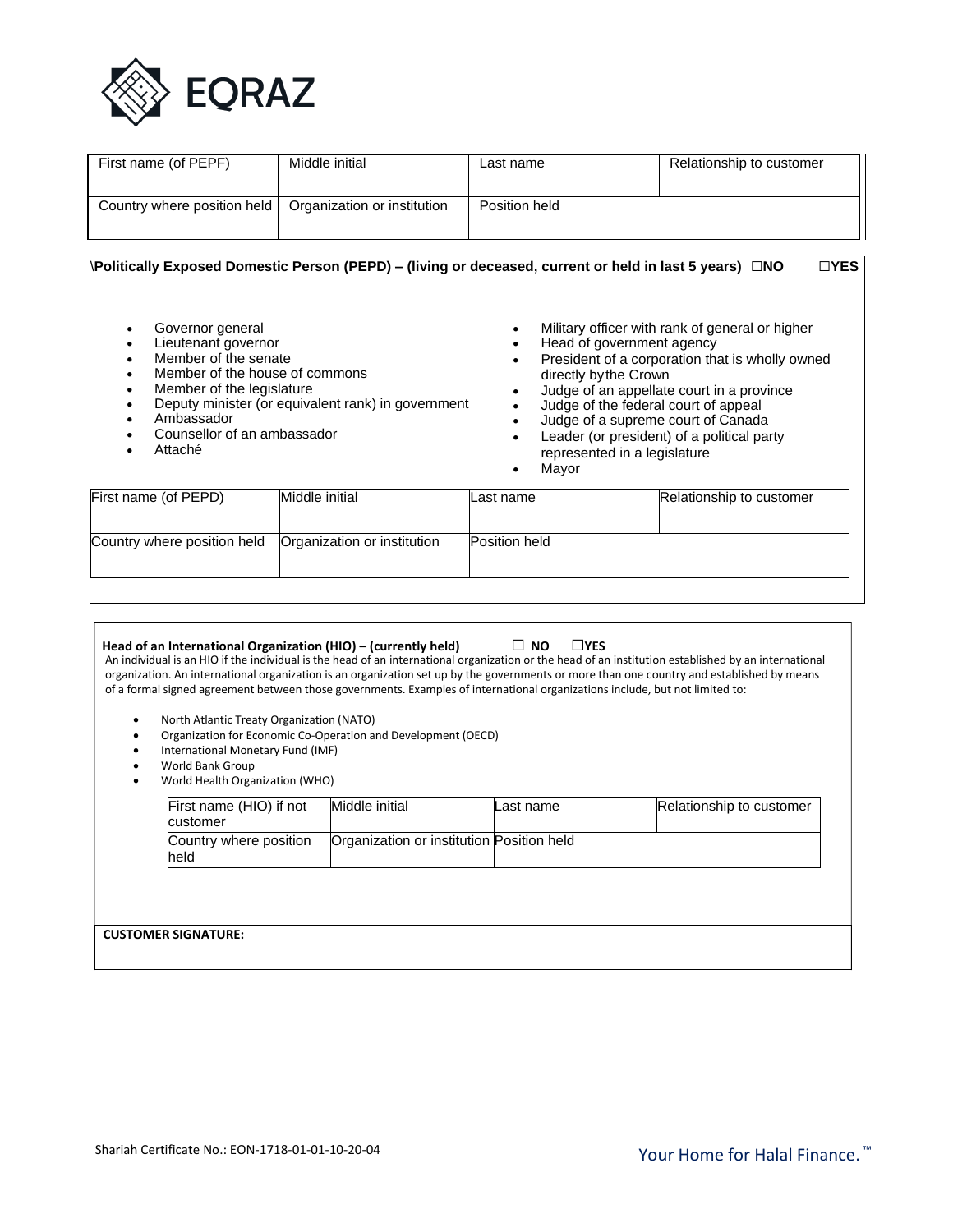

- 1. Vague description such as "Business-for-Self", "self-employed", "consultant", "investor", "business owner", "businessman", "entrepreneur" or "Signing Officer" is **not acceptable**. The job title and occupation must clearly reflect the nature of the work and the industry in which it is performed.
- 2. Family member means spouse or common-law partner, children/step-children, sibling/halfsibling/step-sibling of the customer, or biological/adoptive/step-parent of the customer.
- 3. Close associate refers to someone who is closely associated with the customer for personal or business reasons. Examples of circumstances that may lead to the determination that someone is closely associated with the customer include, but are not limited to:
	- a. Transactions that occur between a PEP or HIO and the customer;
	- b. Business activities between a PEP or HIO and the customer;
	- c. Media coverage linking a PEP or an HIO and the customer; or
	- d. A personal relationship such as a romantic relationship or close friendship between a PEP and an HIO and the customer.

\*\*If this section is selected, please complete the "Third Party Verification Form"

**I, the undersigned hereby certify that I have been advised by each of the above-noted individuals that he/she is not a "politically exposed foreign person" as that term is defined in the** *Proceeds of Crime (Money Laundering) and Terrorist Financing Act***.**

**I hereby certify that the identification provided by each of the above individuals and attached hereto is valid and has not expired and I have verified that the person shown in the photo ID is, in each case, the person who appeared before me.**

| <b>Signature of Notary or</b><br><b>Solicitor or Agent</b> |  |  |
|------------------------------------------------------------|--|--|
| ___                                                        |  |  |

**Name (please print) Date**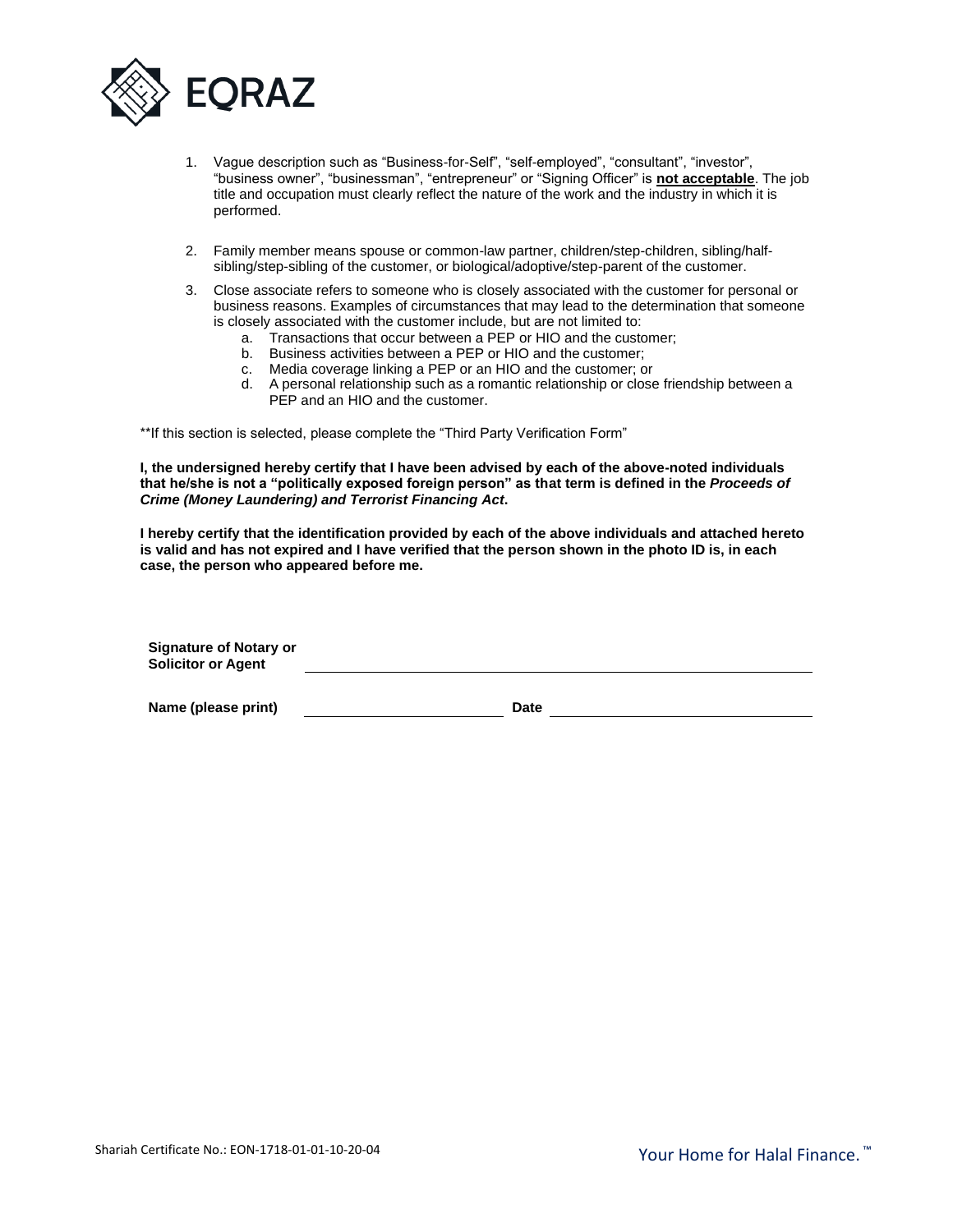

### **AGENT'S INSTRUCTIONS FOR EXAMINATION OF IDENTIFICATON FORM**

EQRAZ requires the solicitor/notary/agent to confirm having met with and verified the identity of all customer(s), and if applicable, consenting spouse(s), guarantor(s), and/or third parties. One Agent Examination of Identification Form must be completed for each individual involved in the transaction.

The verification of identity must occur in person, with one piece of identification that has been issued by a Canadian federal, territorial or provincial government, and contains a clear photograph. The identification must also include the name of the individual being identified, and a unique identifier number.

**NOTE: No other form of identification other than what is listed below is acceptable. All identification must be original, valid, completely legible and in good condition. Dark or illegible copies will not be accepted. The identification must be reviewed by the agent to ensure there are no signs that it has been forged or falsified in any way.**

| Type of card or document                       | <b>Issuing jurisdiction/country</b>        |
|------------------------------------------------|--------------------------------------------|
| Canadian passport                              | Canada                                     |
| Permanent resident card                        | Canada                                     |
| Citizenship card                               | Canada                                     |
| Secure Certificate of Indian Status            | Canada                                     |
| <b>Nexus</b>                                   | Canada                                     |
| <b>Driver's licenses</b>                       |                                            |
| British Columbia Driver's License              | British Columbia, Canada                   |
| Alberta Operators License                      | Alberta, Canada                            |
| Saskatchewan Driver's License                  | Saskatchewan, Canada                       |
| Manitoba Driver's License                      | Manitoba, Canada                           |
| Ontario Driver's License                       | Ontario, Canada                            |
| Quebec Driver's License                        | Quebec, Canada                             |
| New Brunswick Driver's License                 | New Brunswick, Canada                      |
| Nova Scotia Driver's License                   | Nova Scotia, Canada                        |
| Prince Edward Island Driver's License          | Prince Edward Island, Canada               |
| Newfoundland and Labrador Driver's License     | Newfoundland and Labrador, Canada          |
| Yukon Driver's License                         | Yukon, Canada                              |
| Northwest Territories Driver's License         | Northwest Territories, Canada              |
| Nunavut Driver's License                       | Nunavut, Canada                            |
| The DND 404 Driver's License                   | The Department of National Defense, Canada |
| Provincial or territorial identity cards       |                                            |
| <b>British Columbia Enhanced ID</b>            | British Columbia, Canada                   |
| Alberta Photo Identification Card              | Alberta, Canada                            |
| Saskatchewan Non-driver photo ID               | Saskatchewan, Canada                       |
| Manitoba Enhanced Identification Card          | Manitoba, Canada                           |
| Ontario Photo Card                             | Ontario, Canada                            |
| New Brunswick Photo ID Card                    | New Brunswick, Canada                      |
| Nova Scotia Identification Card                | Nova Scotia, Canada                        |
| Prince Edward Island Voluntary ID              | Prince Edward Island, Canada               |
| Newfoundland and Labrador Photo Identification | Newfoundland and Labrador, Canada          |
| Card                                           |                                            |
| <b>Yukon General Identification Card</b>       | Yukon, Canada                              |
| Northwest Territories General Identification   | Northwest Territories, Canada              |
| Nunavut General Identification Card            | Nunavut, Canada                            |
| <b>Provincial Services Cards</b>               |                                            |
| <b>British Columbia Services Card</b>          | British Columbia, Canada                   |

#### **Acceptable Forms of Identification**.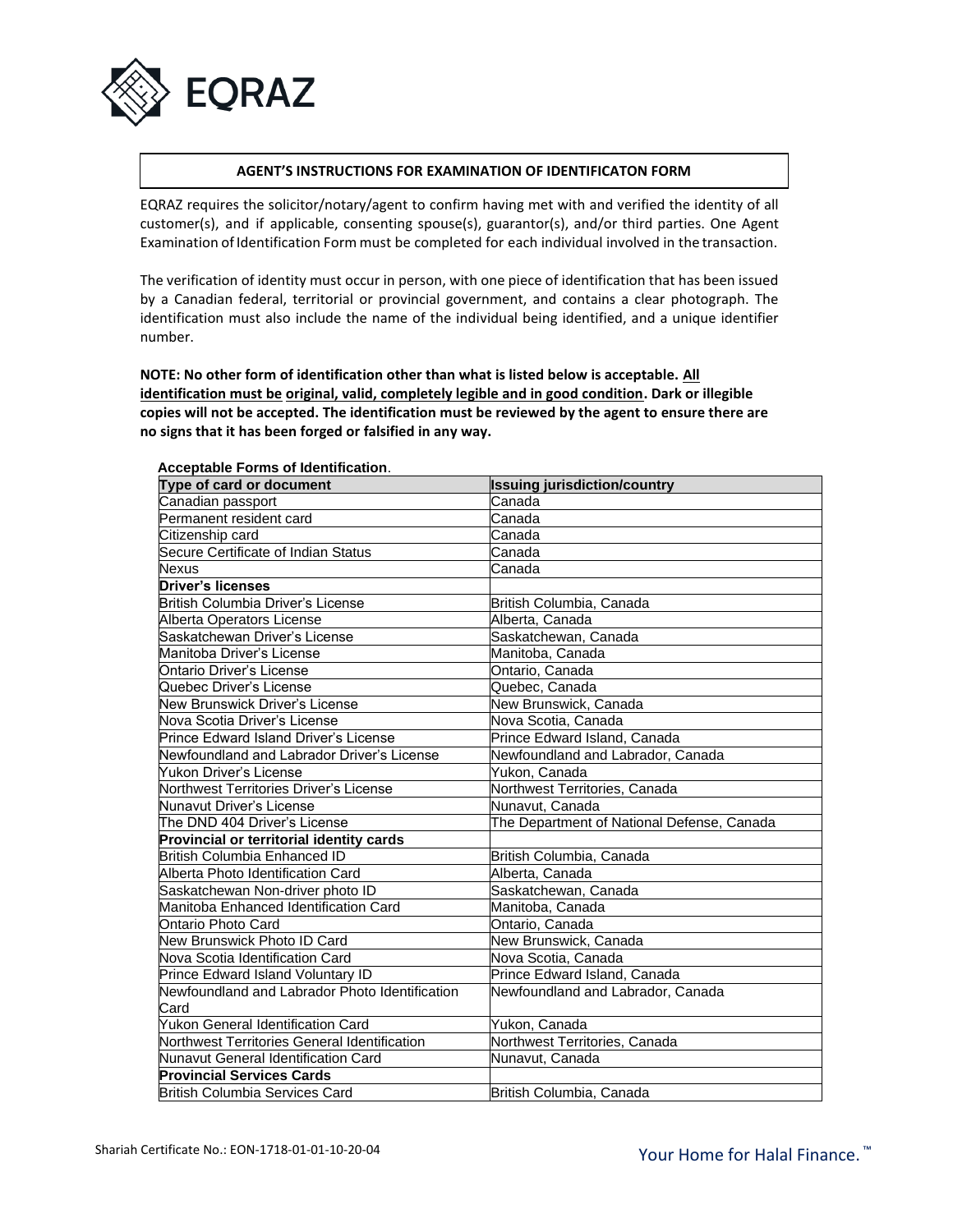

## **NOTES:**

- 1. In Quebec, driver's license may not be requested but can be used if offered.
- 2. In Manitoba, Ontario and Prince Edward Island, provincial health card may not be used for identification purposes; in Quebec, provincial health card may not be requested but can be used if offered.
- 3. Government of Canada or Provincial or Municipal Government ID cards are not acceptable as forms of identification for this purpose. These pieces of identification are considered employer ID's, and not government issued ID's.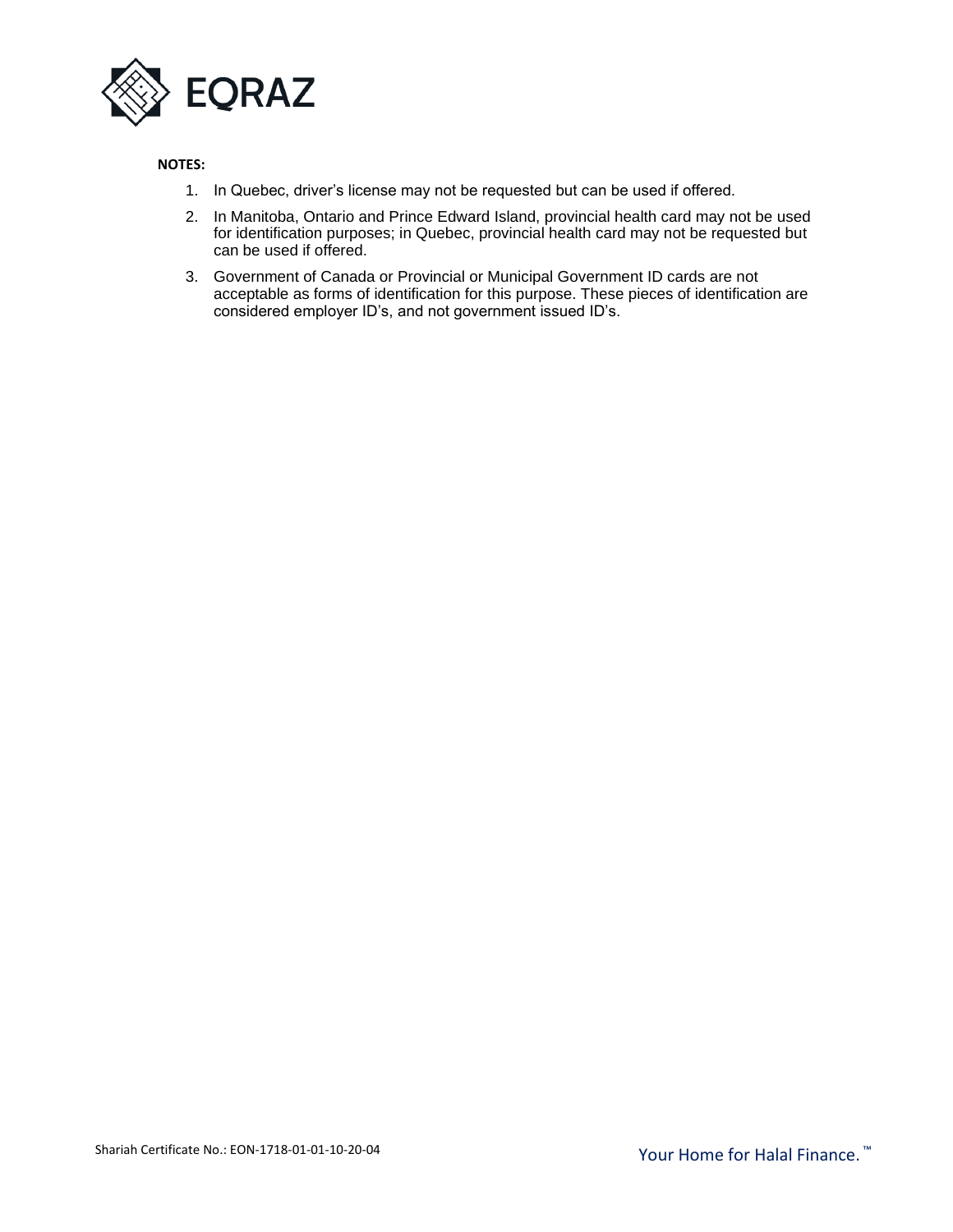

#### **THIRD PARTY VERIFICATION FORM**

#### **PLEASE COMPLETE ONLY IF YOU HAVE INDICATED THAT THE MORTGAGE IS FOR THE BENEFIT OF A THIRD PARTY, AS INDICATED ON THE AGENT EXAMINATION OF IDENTIFICATION FORM**

**Complete for an Individual**:

| <b>Full Name:</b> |                     |
|-------------------|---------------------|
| <b>Address:</b>   |                     |
| City:             | Province:           |
| <b>Country:</b>   | <b>Postal Code:</b> |
| Occupation1:      | Date of Birth:      |

1. Vague description such as "Business-for-Self", "self-employed", "consultant", "investor", "business owner", "businessman", "entrepreneur" or "Signing Officer" is **not acceptable**. The occupation must clearly reflect the nature of the work and the industry in which it is performed

**OR**

#### **Complete for a Corporation**:

| <b>Name of Business:</b>                 |                     |
|------------------------------------------|---------------------|
| <b>Nature of Business:</b>               |                     |
| Incorporation Number and Place of Issue: |                     |
| Address:                                 | City:               |
| Country:                                 | <b>Postal Code:</b> |

#### **What is the relationship between the registered owner of the property on closing and the Third Party?**

| □ Agent   | □ Customer          | □ Employee | □ Friend               | □ Relative |
|-----------|---------------------|------------|------------------------|------------|
| □ Trustee | □ Power of Attorney |            | $\Box$ Other (specify) |            |